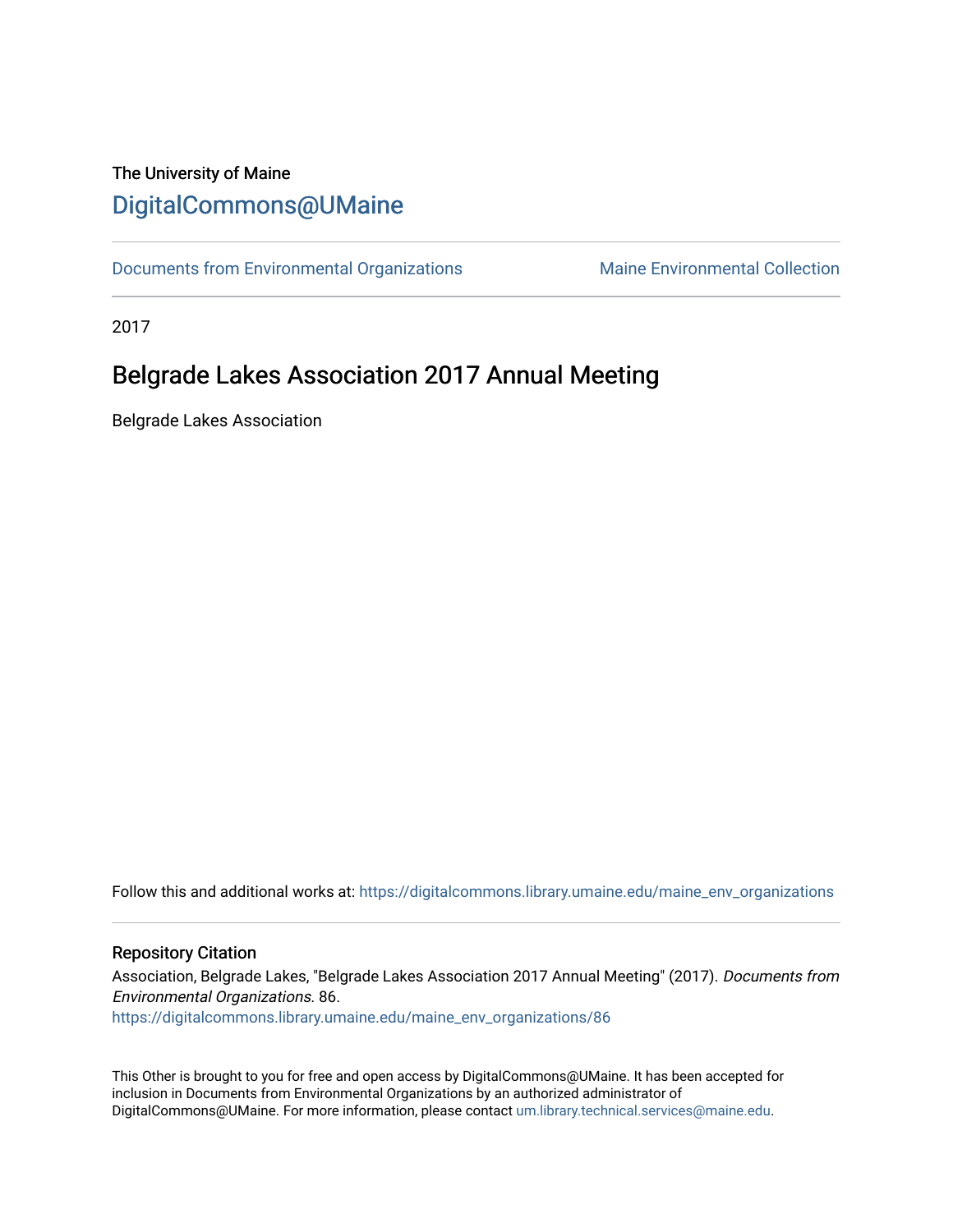# **Belgrade Lakes Association 2017 Annual Meeting**

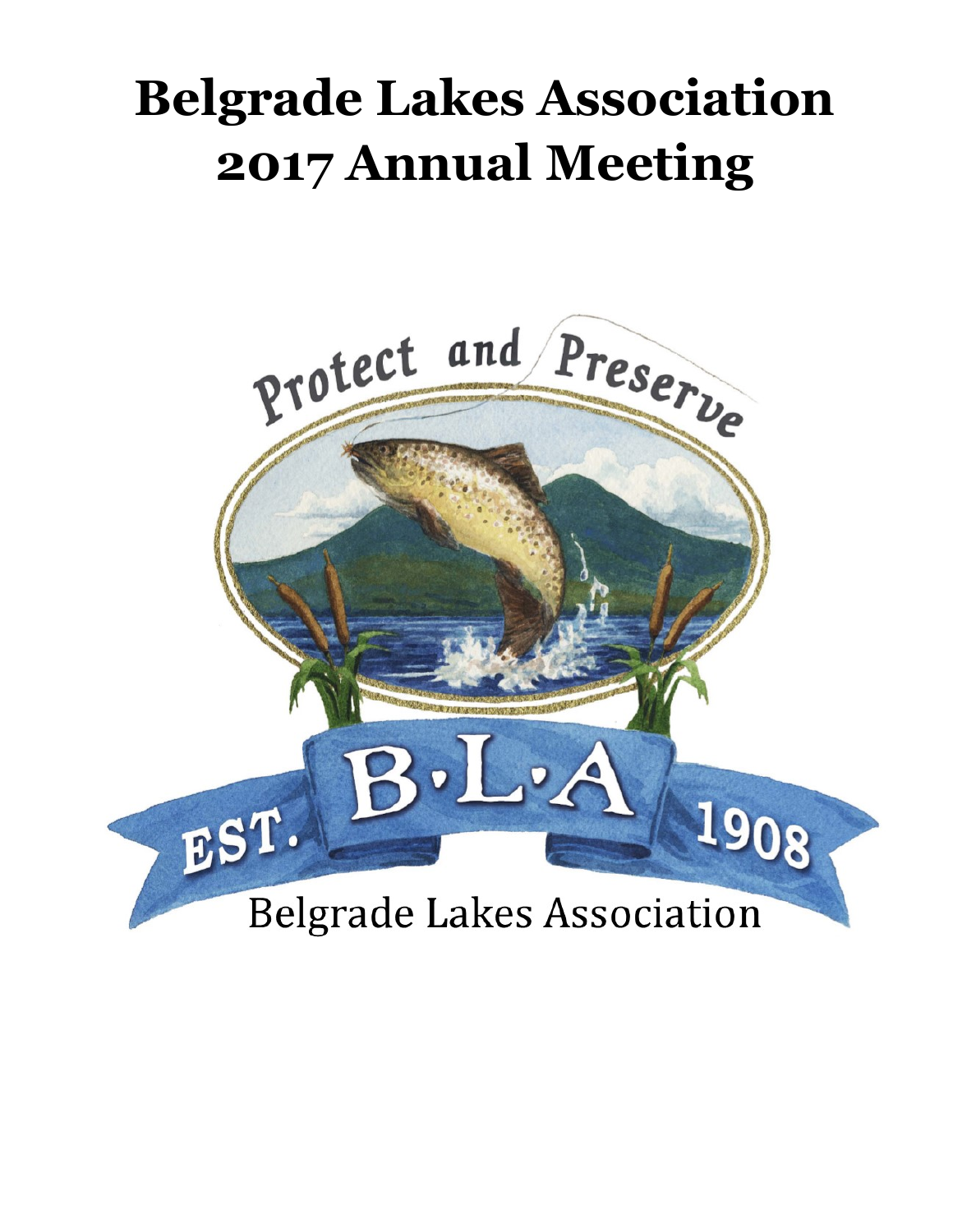

# **BELGRADE LAKES ASSOCIATION ANNUAL MEETING JULY 30, 2017**

Welcome to the 2017 BLA Member Reception and Annual Meeting. We very much appreciate your participation in this important event.

The mission of the BLA is to "protect and improve the watershed of Great Pond and Long Pond through preservation, education and action." To that end, today's meeting will focus on the water quality of our lakes, including our work to mitigate invasive milfoil and excess phosphorous.

On behalf of the BLA Board of Directors I want to thank you for your membership, your generous financial support and your good stewardship of our lakes. Have a wonderful meeting and please don't hesitate to contact your board members with your ideas, concerns and suggestions for how we can better serve you and care for our lakes.

 Lynn Matson President

#### **MEETING AGENDA**

- I. Registration
- II. Social Hour and Refreshments by *Hello, Good Pie*

III. Business Session

- A. Board of Directors Election
- B. Special LakeSmart Award
- C. Recognitions

D. BRCA/MLRC Consolidation

- IV. Water Quality Presentations
	- A. STOP MILFOIL, Toni Pied, BRCA Milfoil Program Director
	- B. Water Quality Research Update, Dr. Whitney King, Colby College
	- C. Questions and Answers

#### **2017 BLA BOARD OF DIRECTORS**

| George Atkinson | Paul Feinberg     | Richard Labelle     | Jack Schultz         |
|-----------------|-------------------|---------------------|----------------------|
| John Atkinson   | Liz Fontaine      | <b>Bert Languet</b> | Maggie Shannon       |
| Polly Beatie    | Stephanie Gardner | Lynn Matson         | <b>Bill Shontell</b> |
| Dr. Andrew Cook | Dick Greenan      | Rhoads Miller       | Tom Sidar            |
| Pat Donahue     | Carol Johnson     | <b>Gail Rizzo</b>   | Stephanie Smith      |
|                 |                   |                     | Dr. Alex Wall        |

PO Box 551, 137 Main Street Belgrade Lakes, Maine 04918 www.belgradelakesassociation.org 207-512-5150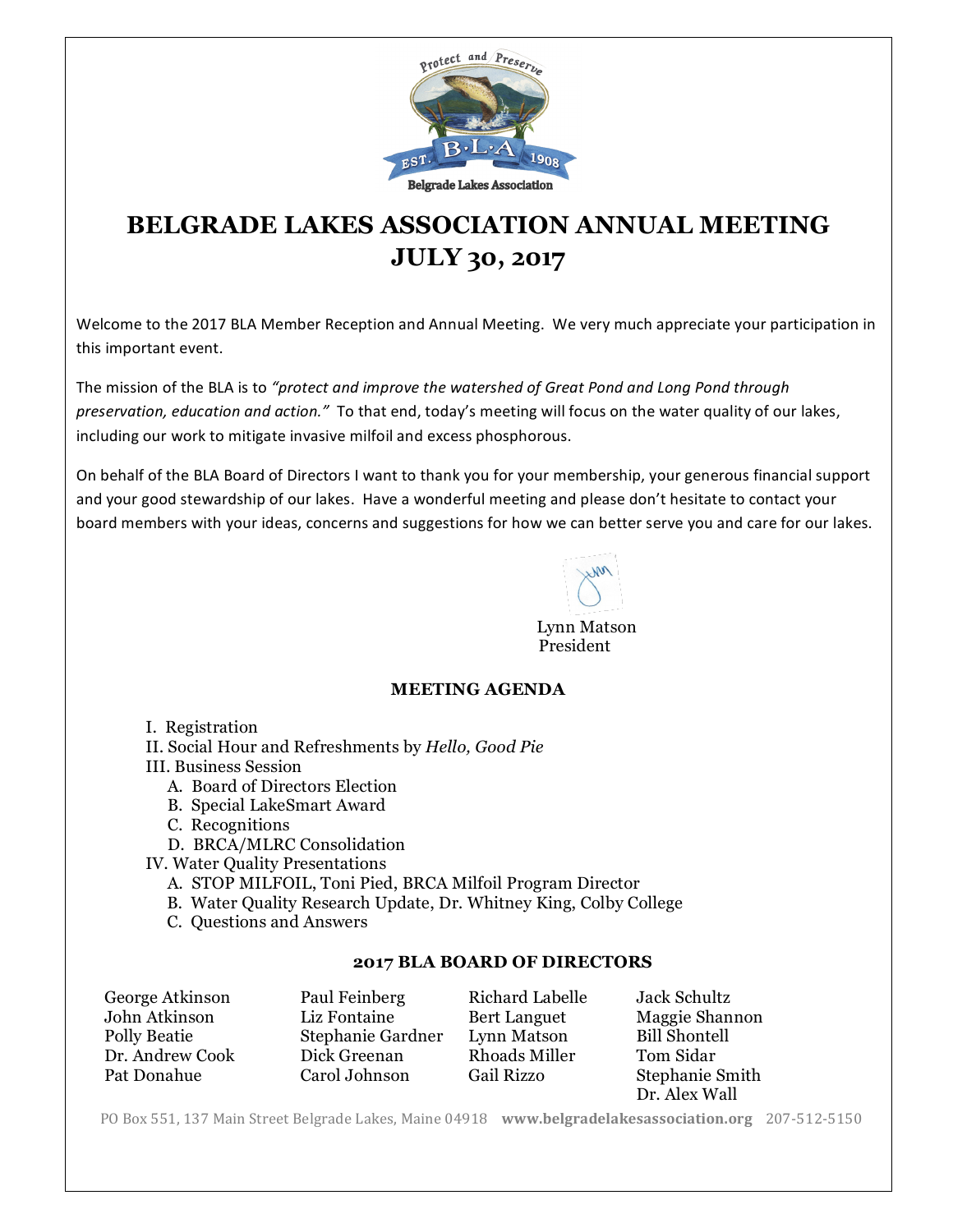## **2017 BLA Treasurer's Report**

I am pleased to report that as of the end of the fiscal year, December 31, 2016 your Belgrade Lakes Association remains in solid financial condition with total assets of \$607,491. This compares favorably with yearend 2015 total assets of \$444,117. Total revenue in 2016 was \$325,803, compared to \$331,201 in 2015. In 2016 you made another phenomenal contribution to the crucial Stop Milfoil challenge of \$200,370 compared with 2015's \$200,658. Operating expenses were \$167,863 including \$59,326 allocated to the Stop Milfoil effort. 2015 Stop Milfoil expenditures were \$95,971. 2014 Stop Milfoil expenditures were \$127,440.

As of June 30, 2017 the Belgrade Lakes Association is continuing to receive excellent support from you, the members, enabling the Association to move forward on numerous environmental and community efforts. As of June 30th membership dues are \$49,082 compared with \$49,116 at this time in 2016.

Thanks to your membership and generosity, BLA is able to sustain ongoing efforts to conserve the natural heritage of our Great and Long Ponds.

Thank you all for your continued support – it has never been more important.

Respectfully Submitted,

John Atkinson Treasurer

## **2017 BLA Water Quality Report**

Co-Chairs Dick Greenan and Maggie Shannon

For over a century the Belgrade Lakes Association (BLA) has worked to protect and preserve the beauty and benefits of Great and Long Ponds. Due to changing lake conditions, this historic mission now involves us in lake improvement as well, so we have developed a 3-pronged approach to preserve the lakes we cherish:

- 1. Prepare and implement an in-lake treatment to sequester nutrients;
- 2. Limit overland nutrient loading; and
- 3. Control Variable Leaf Milfoil in Great Pond and prevent new infestations in both lakes.

#### **1. IN-LAKE TREATMENT TO SEQUESTER NUTRIENTS**

While surface conditions of both ponds fall within in the medium range for Maine lakes today, we now know Great Pond's water quality will decline precipitately unless we stop internal nutrient loading from the deep sediments within the lake. Since Whitney King, Miselis Professor of Chemistry at Colby, first alerted BLA to the impending threat of algal blooms in Great Pond, we have striven to prepare for treating the lake. Here's a brief rundown of what is happening in this focus area this year. Please note that BLA collaborates with the Maine Lakes Resource Center and its partner Colby College who lead this effort.

Water Quality Research Team: Brenda Fekete, Science Manager for the Maine Lakes Resource Center, Assistant Scientist Logan Parker, and 9 Colby College summer interns are working in collaboration with Dr. Whitney King of Colby College and Dr. Ken Wagner, President of Water Resources Management of Massachusetts, to gather and analyze requisite data to map the interplay of forces affecting Great Pond water quality.

Getting the Data: Beginning the first week of May, this research team began collecting weekly measurements of important parameters on all 7 lakes in the Belgrade chain. These include temperature, Secchi disk depths which reveal water clarity, the amounts of dissolved oxygen found throughout the water column, pH measurements to indicate alkalinity, and analysis of the type and quantity of algae found in the lakes at a depth of 2 meters. Chlorophyll A, a direct measure of algal mass, is also being taken weekly. Biweekly samples to determine lake nutrient levels and the quantity and type of metal found are studied. Lake bottom sediments are sampled in both spring and fall. The data collected by this massive effort is essential for understanding water quality now, for predicting the pace of change to in-lake conditions, and for providing an exact baseline to plan and execute a successful treatment.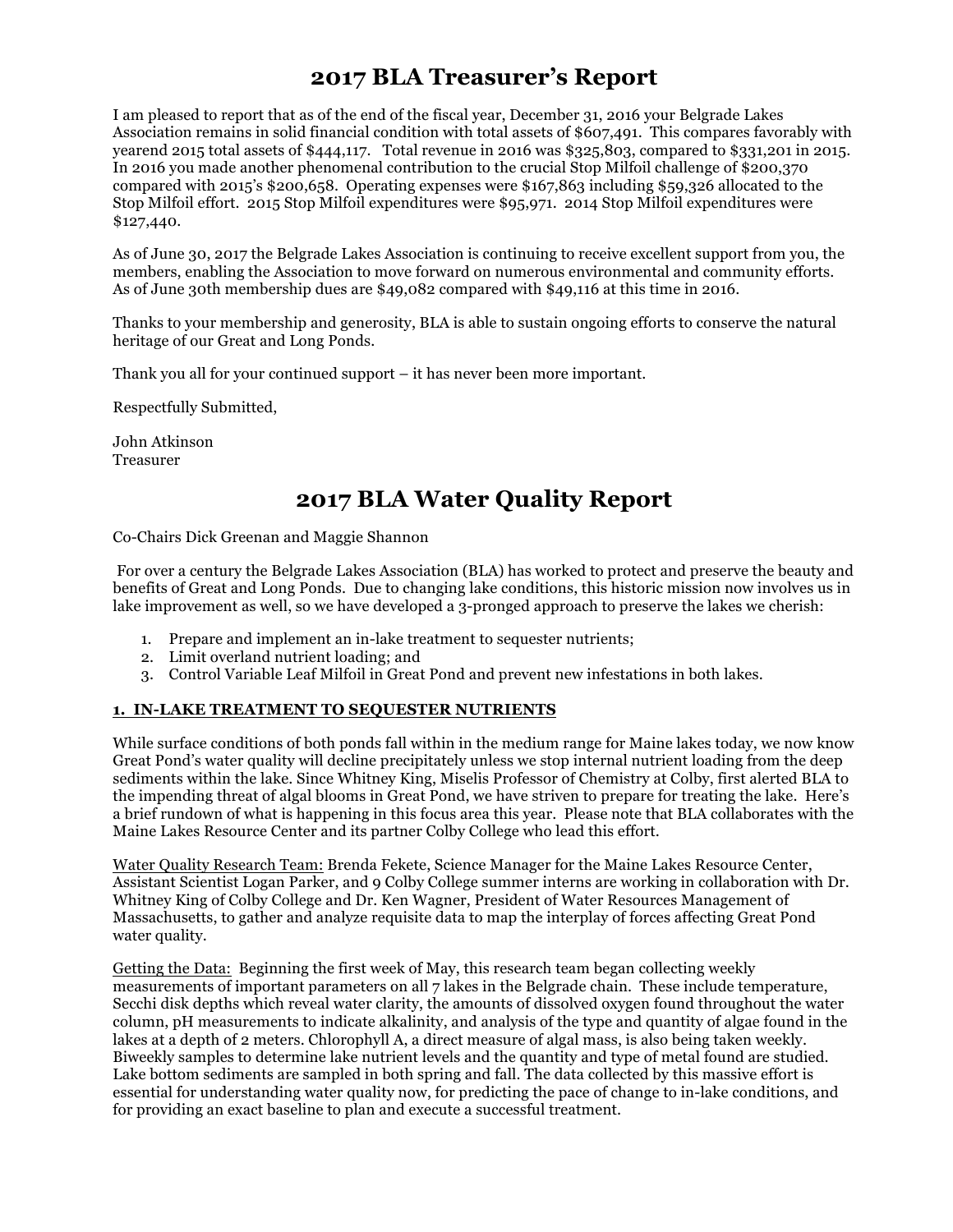Readouts for Great and Long Ponds:

| Location<br>Oxygen | Date          | Secchi | <b>Surface Temp Thermocline Bottom TempDissolved</b> |       |      |     |
|--------------------|---------------|--------|------------------------------------------------------|-------|------|-----|
| Upper Long         | 7-20-17       | 6.4 M  | 77 F                                                 | 6 M   | 50F  | 21% |
| Lower Long         | $7 - 20 - 17$ | 6.0 M  | 80 F                                                 | 5M    | 41 F | 19% |
| Great (Hoyt's)     | $7 - 10 - 17$ | 8.1 M  | 76 F                                                 | 7 M   | 54 F | 30% |
| Great (Goldie)     | $7 - 19 - 17$ | 7.4 M  | 79 F                                                 | 6.5 M | 50 F | 37% |

Ongoing Gloeotrichia Project: BLA volunteers on both lakes have been monitoring the cyanobacteria Gloeotrichia at shoreline locations on Great and Long Ponds for over a decade. They were joined last summer by Colby interns who added monitoring from mid-lake locations. This summer, both groups became part of CyanoWatch, a national cyanobacteria monitoring program run by the Environmental Protection Agency which enables us to exchange information and learn from others nationally. BLA recently purchased 20 HOBO sensors for our volunteer monitors. The sensors broadcast light and temperature readings every 30 minutes from volunteer locations, improving volunteer data and adding to data collected by other researchers and Goldie. More shoreline volunteers are needed for this cutting edge data collection. If you would like to participate, please contact Logan Parker, 207-495-3617.

Drone Observations: Colby interns are experimenting with a DJI Phantom Drone to update the 2010 baseline photographic maps of Great and Long Pond shorelines. They are also planning to capture images that pinpoint the location of metaphyton and assess its movement in our two lakes. Metaphyton, also known as pillow algae, has been more abundant in recent years. In future, it may be possible to locate milfoil colonies and Gloeotrichia blooms by this means.

#### **2) ENDING OVERLAND NUTRIENT LOADING**

Nutrients also enter our lakes via stormwater runoff and snowmelt. This type of nutrient loading is called Nonpoint Source (NPS) pollution because it originates everywhere, not just from one point. Experts call it *Death by a thousand cuts*, and it's the original source of those nutrients in Great Pond sediments that we need to sequester. (For Long Pond residents wondering why all the attention is on Great, remember that 60% of Long Pond's water flows into it over the dam in Belgrade Lakes, so improving Great Pond conditions will do the same for her sister simultaneously.) BLA supports two complementary programs to eliminate this type of pollution: LakeSmart and BRCA's Youth Conservation Corps (YCC).

LakeSmart is a homeowner education program that goes beyond awareness to action. Our trained volunteers provide free visits to interested homeowners and make site-specific suggestions of fixes to protect water quality. The point of it all is to stop rainwater, which carries with it unwanted nutrients and pollutants, from washing across the land and entering lake waters. *If every shorefront homeowner participates in LakeSmart, our costly in-lake treatment will last much longer.*

BLA's new LakeSmart Program Director is Barbara Barrett. She reports that "BLA's LakeSmart program has picked up its pace for a full summer of activity, with 17 LakeSmart visits completed yielding 12 Awards and 5 Commendations already. We have 20 more appointments in the pipeline and are seeking to sign up more before the season ends in mid-September. Please contact the BLA office at 207-512-5150 or email to lakesmart@blamaine.org for a visit, and we will get back to you.

I wish to thank all the volunteers who are out performing LakeSmart visits and educating our lakeshore owners. Most importantly I thank those homeowners who have taken time to let us visit, to pass on our knowledge and to constantly be improving their properties to ensure the lasting quality of our lakes."

Youth Conservation Corps: BLA helps subsidize this BRCA program which provides technical assistance and free labor to fix Nonpoint Source pollution around the lakes. On average, the Corps completes 100 installations each year, 40% of which have been on Great and Long Ponds in recent years. Typical projects include buffer planting, erosion control steps, rain gardens and riprap. Homeowners buy the materials, pay a small administrative fee and receive free labor. Corps Director Nathan Durant provides expert technical assistance by designing best practices to address problems, providing cost estimates, securing necessary permits and ordering supplies, then crew members do the installation. If you have an erosion problem, call Nathan at 207-495-6039.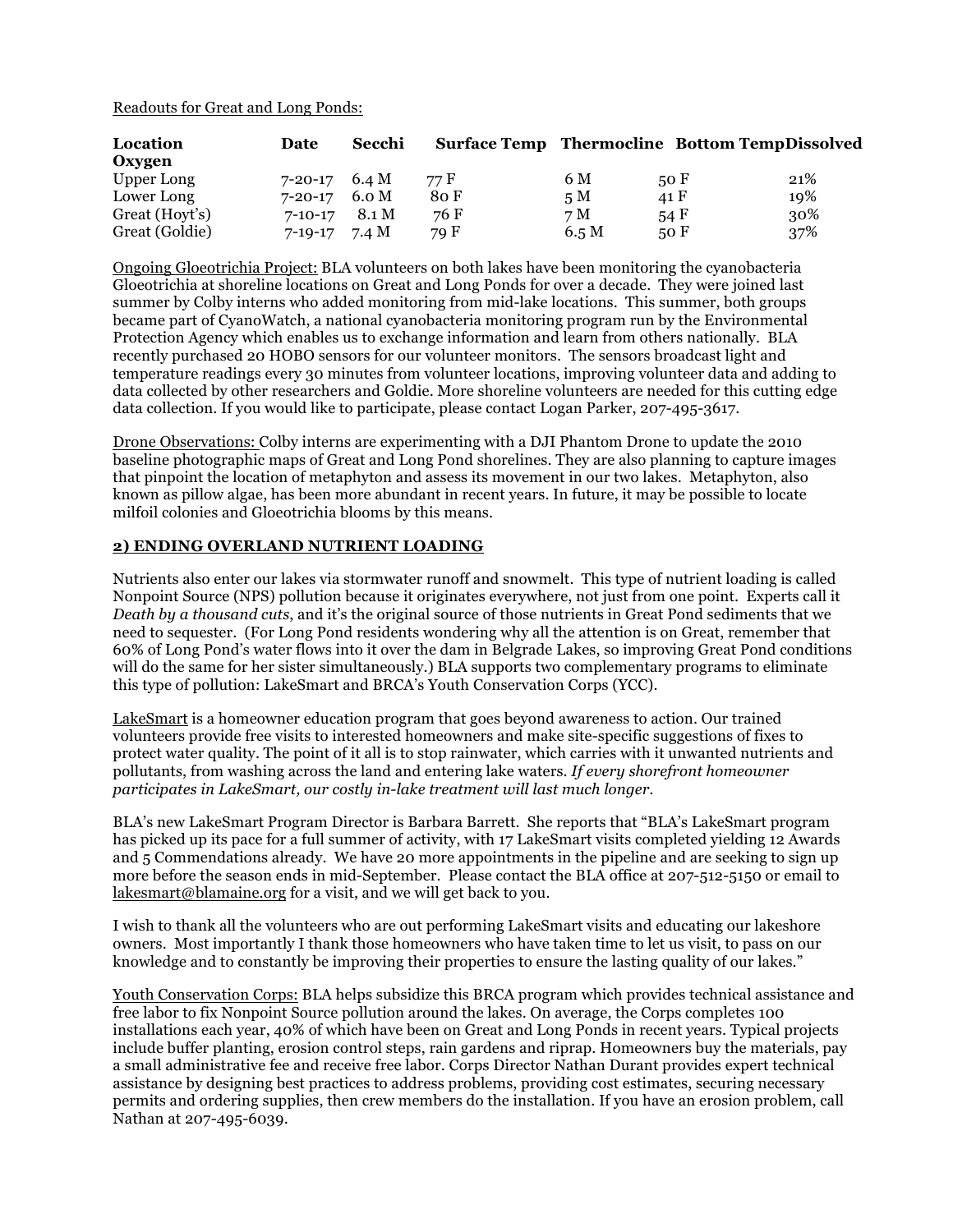#### **3) STOP MILFOIL**

BLA partners with the Belgrade Regional Conservation Alliance to implement our highly effective STOP MILFOIL Campaign designed and chaired by BLA President, Lynn Matson. This is a multi-faceted program under the capable management of Toni Pied, BRCA Milfoil Director.

Control: Thanks to our members, BLA's fundraising has been extremely successful, enabling us to field several approaches for controlling milfoil. Most notably, we have been able to finance a professional dive team, New England Milfoil, for several years to harvest and thus reduce the Variable Leaf Milfoil infestation in the Great Meadow Stream (GMS). 4,135 gallons have been harvested so far this year. We also pay a team of summer interns who spend part of their time removing milfoil. Both teams carefully capture plants and harvested fragments and cover harvested areas with light-excluding barriers on the lake bottom to deter milfoil re-growth.

Prevention: The BRCA DASH boat is now equipped with a light array which the summer interns use to survey the lake bottom at night for new growths of invasive aquatic plants. On calm nights, this efficient rig can see long distances underwater, ably assisting early identification and removal efforts. Most of North Bay has already been surveyed, and the new growth found is mostly confined to the Surface Area Restriction area near the mouth of GMS. We also pay our summer interns to survey the perimeter and streams of Great and Long Ponds as part of our early detection strategy; no new infestations have been found so far this year. TJ Marcoux, one of our interns, teaches interested homeowners how to identify milfoil and other invasive aquatic plants as part of the *Adopt a Shoreline* program. Our hope is that one day our lakeshores will be fully protected against unwanted plants by homeowners who enjoy kayaking and keeping a lookout for these invaders. Call Toni Pied or TJ for information on how to get on board with this important and interesting activity, 207-495-6039.

Since 2002, BLA has stationed Courtesy Boat Inspectors at public boat launches of Great and Long Ponds. Both paid CBI's and trained volunteers man these critical control points 7 days a week, and we can always use more volunteers, especially after August 15<sup>th</sup> when our student CBI's start returning to school. This often leaves the busy Labor Day weekend short on protection. Again, Toni is the go-to person if you'd like to help out. 207-495-6039.

#### *You, our members, make all this possible. Thank you!*

Respectfully submitted, Maggie Shannon, Co-Chair

### **2017 BLA Membership Report**

Thank you for your support of the Belgrade Lakes Association. The BLA has worked to protect and improve our watershed of Great Pond and Long Pond through preservation, education and action. Thanks to people like you we are succeeding in this important mission.

We cannot do this without you. We need everyone on board to meet our goal of making sure the lakes remain viable for future generations. We want to pass these lakes to the next generation so they can continue to be the heart and soul of the Belgrade experience. Whether you are a waterfront owner, summer resident, occasional visitor or year-round resident, help us keep this special spot SPECIAL!

This year we issued a request to increase our membership. We have had 10 members who have introduced at least three new supporters to BLA. Kudos to the hard work and dedication of these folks-and a special Thank You to Matthew and Missy Craig who gifted their extended family with 8 memberships! What better way to pass along the tradition. We are now 448 strong with 52 new members-and counting. Join us and invite your friends, family and neighbors.

Respectfully submitted, Carol Johnson, Chairperson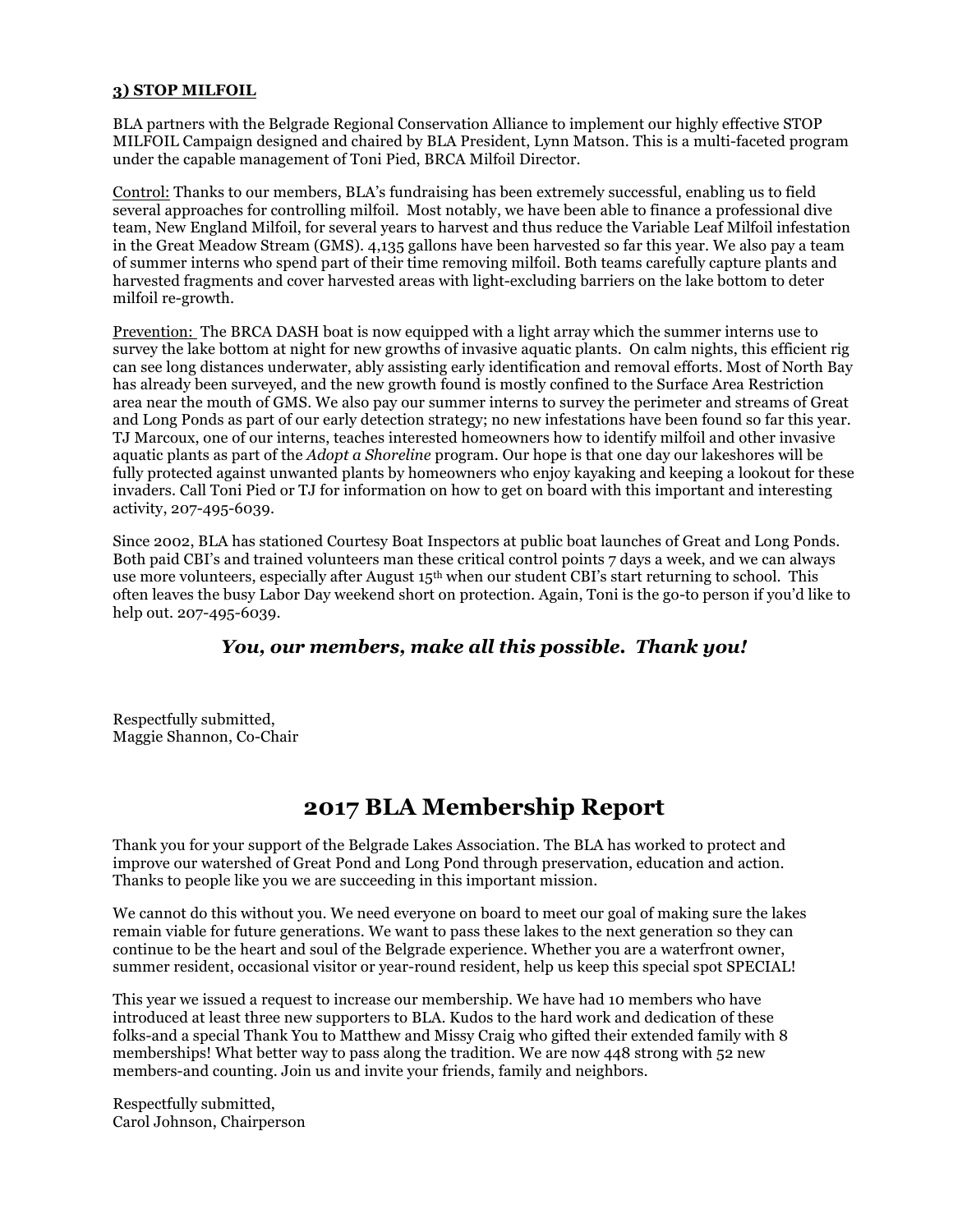## **2017 BLA Development Committee Report**

Thanks to the strong support of our members and friends of the BLA, our development efforts have been very successful this past year. Our total assets were up 38% at the end of 2016 vs. the previous year. Our annual raffle last year was up 22% from 2015 to \$29,815 and ticket sales of our 2016 BLA Summer Raffle hit an all-time high of \$34,194.

The STOP MILFOIL Capital Campaign has also been very successful, providing the funds needed to continue our aggressive action plan of removing invasive milfoil from Great Pond while keeping it from spreading into Long Pond. Thanks to your generosity and support we have now raised \$1,001,723 since the STOP MILFOIL Capital Campaign was launched in January 2012. Thank you!

The spirit of generosity with regards to our lakes is not only heartwarming but also critically important in terms of their future. Thank you for caring so much about these precious assets.

Respectfully submitted, Lynn Matson, Chair

## **2017 BLA Raffle Committee**

The Belgrade Lakes Association's Summer Raffle is one of the most important fundraisers we have in supporting our mission: "To protect and improve the watershed of Great Pond and Long Pond through Preservation, Education and Action".

Our 2016 Summer Raffle was another record with \$34,194 in sales, not only due to our precious and dedicated Raffle Volunteers and Board but that incredible weather.

And as we have never been known for resting on our laurels, for 2017 our local sponsors have donated an incredible \$42,983 in prizes! Please support our sponsors when you can for without them, we would not have a Summer Raffle.

I also want to extend a sincere Thank You to all of our Raffle Volunteers and Board Members for their continued support in this worthwhile endeavor.

We also want to extend a special Thanks to Days Store for their continued assistance in selling Raffle tickets in the off hours. As of this writing, our 2017 Summer Raffle is off to a good start and right on forecast. Enjoy your summer and Thanks to all for your continued support.

Respectfully submitted, Dick Greenan, Chairperson

## **2017 BLA Communications Committee report**

We had another superb year helping the lake community better understand our lakes and the concerns the lakes face.

- Our newsletters, produced by Liz Fontaine and Polly Beatie, do a superb job of keeping us all up to date on progress on lake water quality.
- Of course, our annual meeting provides an opportunity for us all to hear technical updates about phosphorous, iron, oxygen balance, lake temperature by depth and time and the potential for algae blooms (like East Pond experiences annually).
- Further, our President, Lynn Matson, has emerged as a credible, senior statesman, spoke person for the entire set of Belgrade lakes. This is evident to in his letters and also how he has handled several public meetings with various communities, the Department of Environmental Protection, the Maine Department of Transportation, and even us!
- Likewise, Dick Greenan has done yeoman's work in publicizing the lake concerns both through his tireless leadership on the raffle and also through his efforts on our web page.
- And, special kudos to the entire team that ran our first annual meeting children's meeting highlighted by a great video on our web page created by Nakeysa Hooglund (age 14).

On top of all this we have managed to get the home mailing addresses of every Great Pond and Long Pond waterfront owner who is not currently a member of the BLA team. There are about as many people who are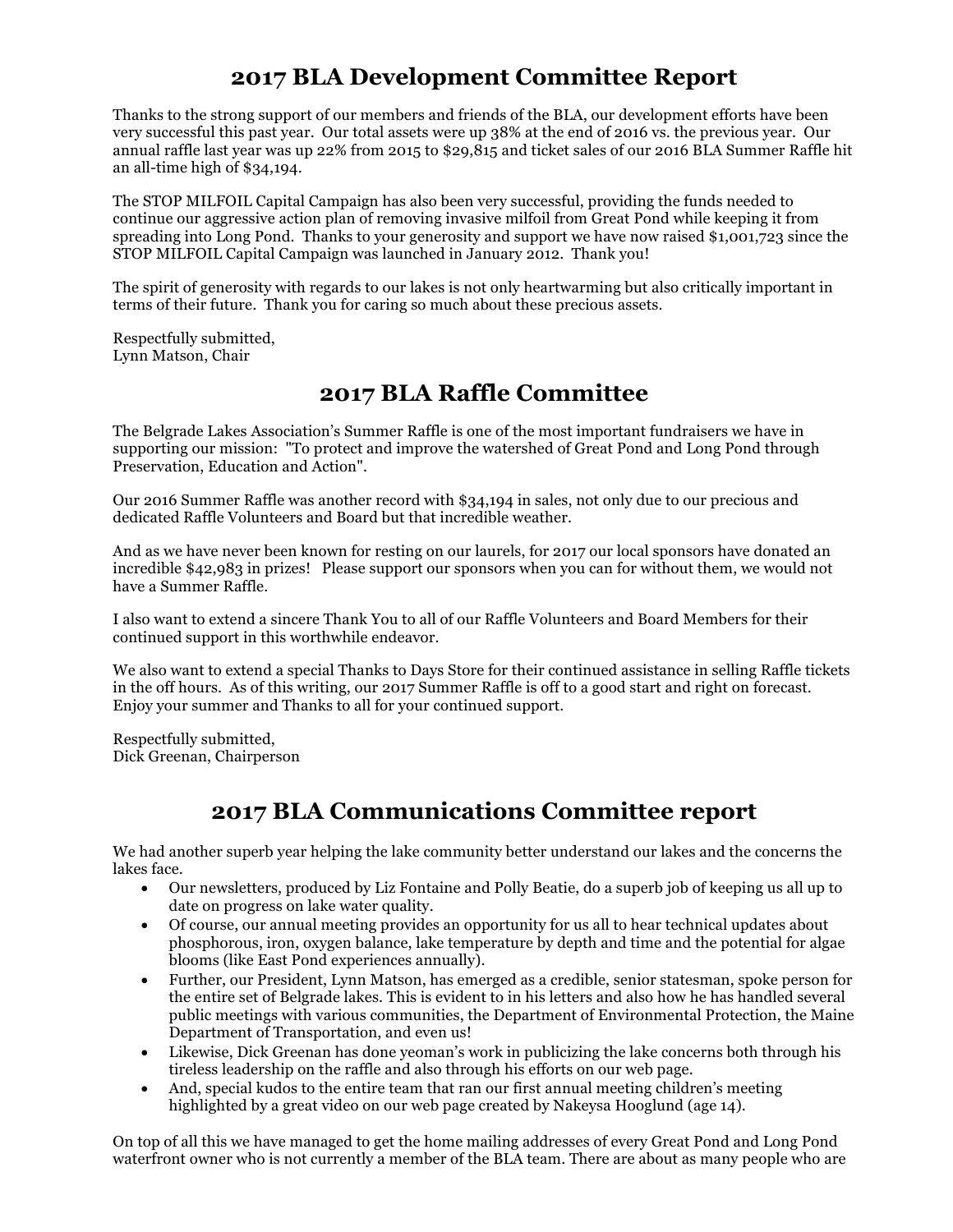not members as there are people who are members. So we have together achieved a tremendous success in terms of joining and mobilizing ourselves. Our near term goal is to get these additional 500 people on board with us, preferably as BLA members. In this way anyone on Great Pod and Long Pond will be part of the team concerned about the lakes' future and participating in the lakes' protection and preservation.

One theme that has really hit home for us, for others in the community and even in our RSU 18 Schools is the concept that **we are stewards of these lakes and indeed the entire region**. Without us to watch over the situations and take action, who will? Indeed there is the Maine Lakes Resource Center and also the Belgrade Regional Conservation alliance. But in terms of a laser focus on Great Pod and Long Pond – it's us - the BLA.

I am proud to say that there is hardly a person you can meet now who is not aware of the milfoil and phosphorous issues. Further our collective communication and knowledge has done so well that the tension is not about not knowing, the tension has changed to anxiety about what will be done, when and how soon? As curious as it may seem, this tension is a very positive sign. It means people understand and are deeply concerned.

As Dr. Whitney King has said, "We want to return the lakes to a good iron/aluminum balance (in their sediment water chemistry)." If we can bring the lakes back to that healthy balance then indeed we will be collectively achieving our mission – protecting and preserving – as good stewards.

East Pond appears ready to make a step forward next year and undertake an alum treatment on their lake. It is forecasted to be successful. This will result in the first time, in many years, that they have avoided their August pea soup algae bloom. It will for sure be a heartening and confidence building indicator for all of us in the BLA.

Communication is a team effort. Every one of you is part of the team.

I proud and happy to tell you all – **JOB WELL DONE!** 

#### **Keep at it**.

#### **Protect and preserve Stewards of the Belgrade Lakes**

Dr. Andrew Cook

## **New BLA Board Member George A. Atkinson, Jr.**



George and his family have summered in the Belgrades for many years and have been members of the BLA all along. George and his wife, Kathy, now live year round in their home on Long Pond in Belgrade. A graduate of Ursinus College and the University of Pennsylvania's Wharton School, George served in the US Navy before joining IBM, where he was in sales management until his retirement. He is the father of two sons and likes to sail, snowshoe and share the area with family and friends. Welcome George.